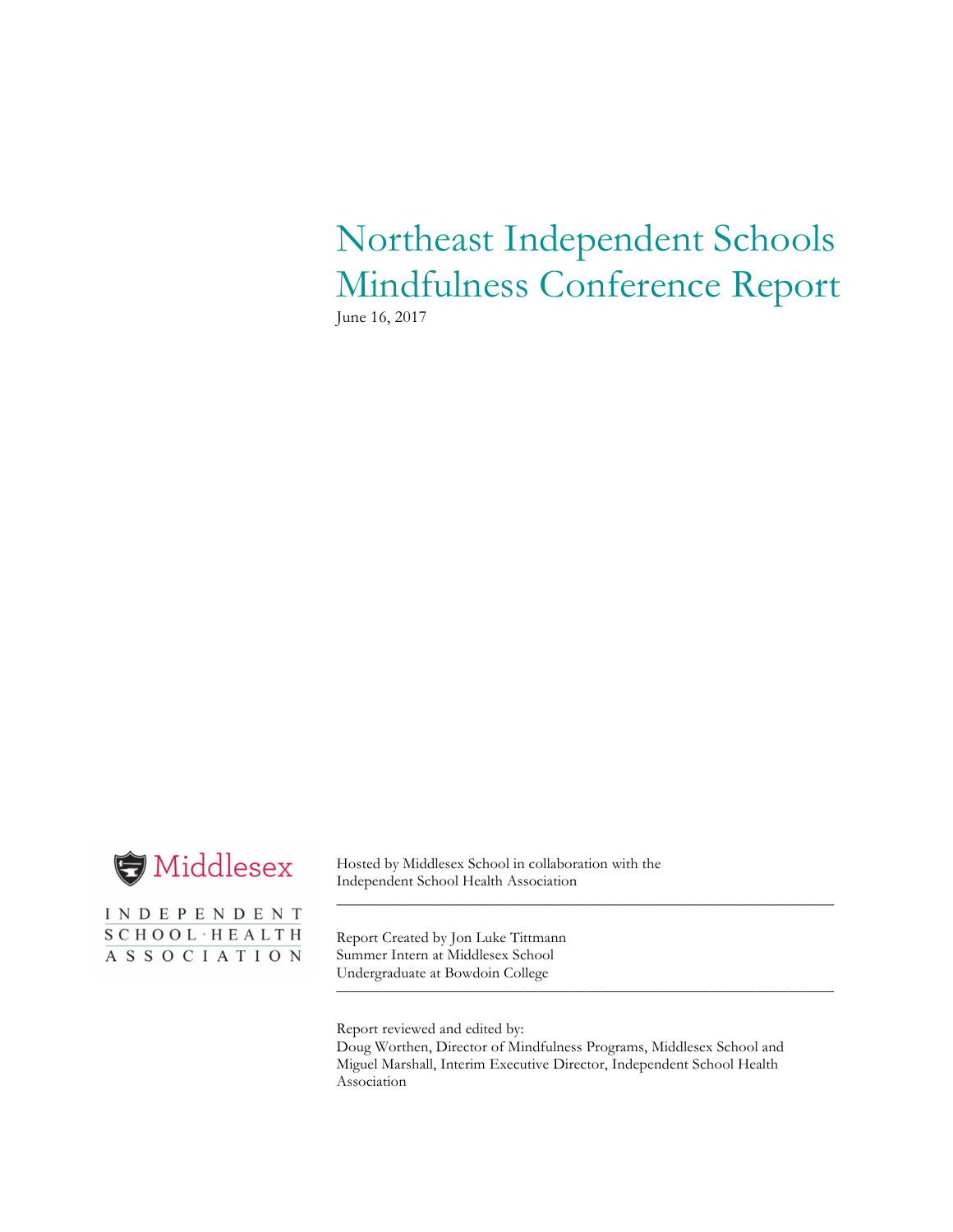| Charisse Minerva Spencer, Jessica Morey, Rod Owens (moderated by Doug Worthen)                                   |
|------------------------------------------------------------------------------------------------------------------|
| Frankie Engelking<br>The Integration of Mindfulness & Community Wellness:                                        |
| Adam Ortman                                                                                                      |
| Charisse Minerva Spencer<br>Teaching Mindfulness as Play whether in an Independent School or Community Program 9 |
| Alex Peavey                                                                                                      |
| Katianna Conde, Jon Luke Tittmann, Cam Parker                                                                    |
| Doug Worthen, Dan Scheibe, Alan Brown, Josh Relin, Jonathan Crowley                                              |
|                                                                                                                  |
|                                                                                                                  |

# —Contents—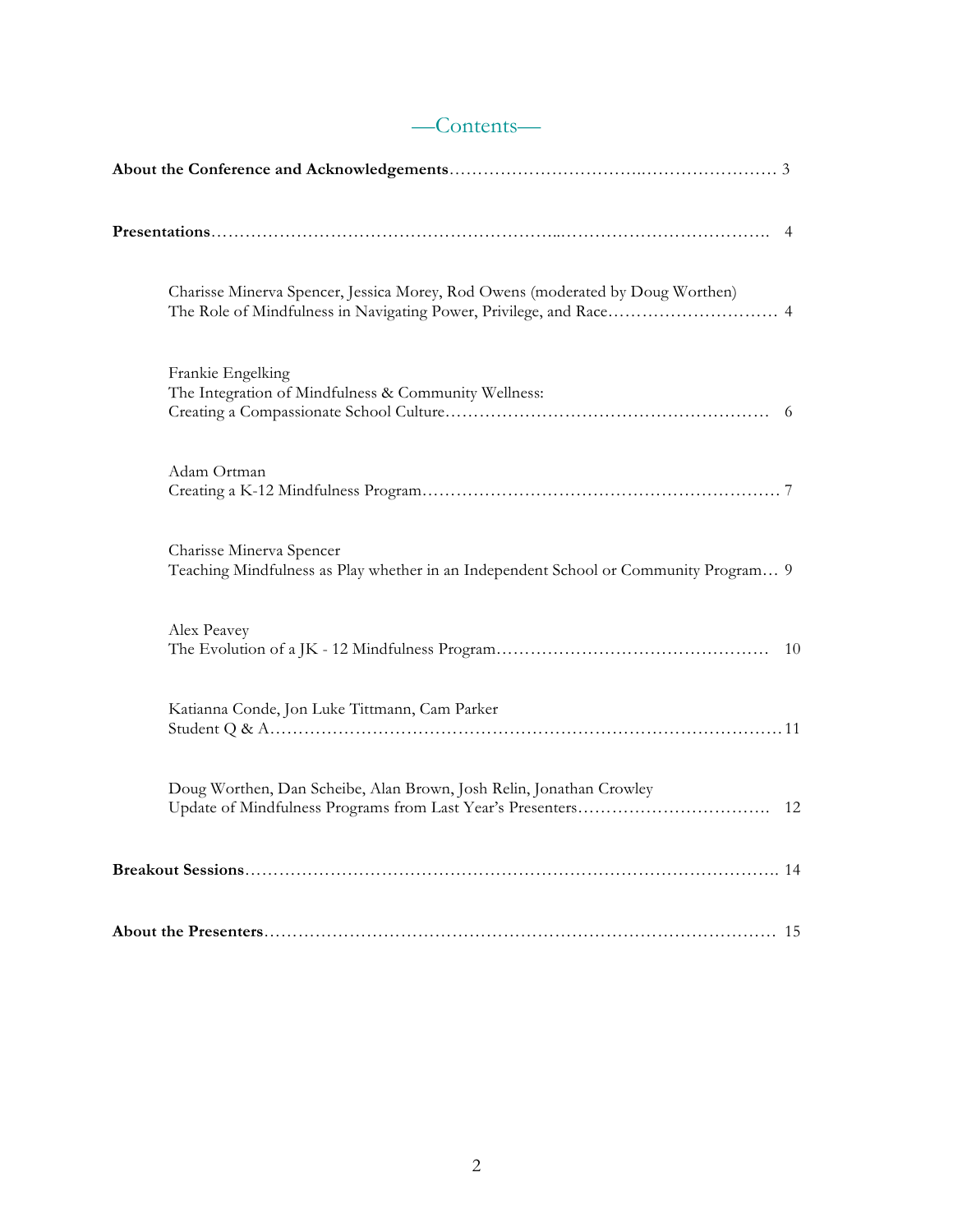# —About the Conference—

On June 16, 2017, the second Northeast Independent School Mindfulness Conference was hosted by Middlesex School in collaboration with the Independent School Health Association. In attendance were over 60 faculty members, school health professionals, and administrators from various independent schools. The attendees were interested in:

- *integrating* mindfulness into their schools (grades K-12 and 9-12)
- *progressing* their own mindfulness programs
- *continuing* an ongoing dialogue about mindfulness and education
- *learning* different strategies for the implementation of mindfulness in school settings
- *promoting* health and wellness in schools and communities

Attendees also heard from presenters who discussed their own efforts to bring mindfulness into their communities. They shared a variety of models for integrating mindfulness into the independent school setting and some of their presentations are accessible via hyperlinks in this report.

### —Acknowledgements—

Thank you to **Middlesex School** and to **Kathy Giles** for hosting and supporting the conference.

Thank you to the presenters who shared their time, insights, enthusiasm, and expertise.

Thank you to **Doug Worthen** and **Miguel Marshall** for their efforts in making this conference possible.

Lastly, *thank you* to all of the attendees who shared their inquiry, experience, and energy the day of the conference.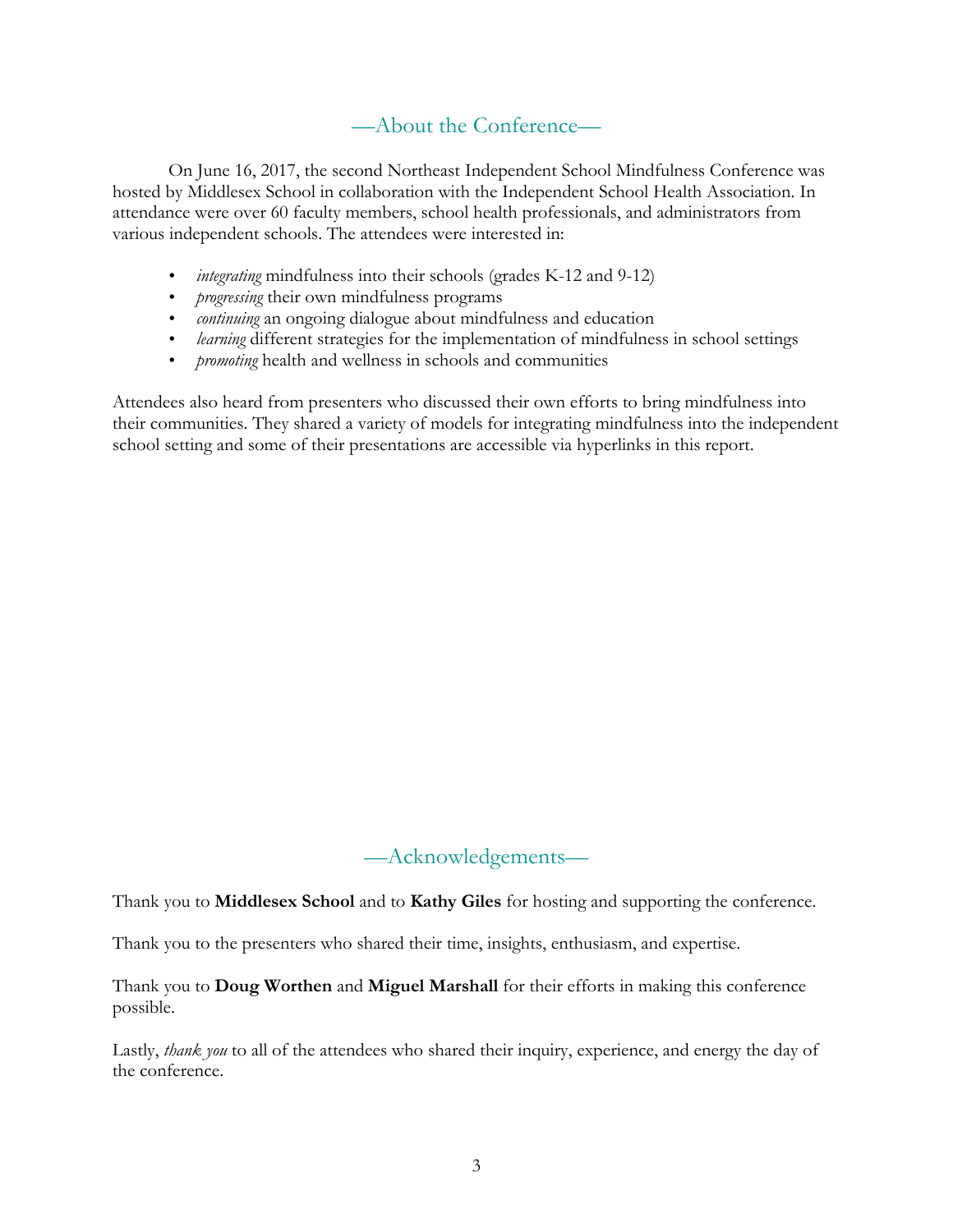### —Presentations—

### **The Role of Mindfulness in Navigating Power, Privilege, and Race**

The conference began with a panel discussion on "The Role of Mindfulness in Navigating Power, Privilege, and Race." The panel discussion was moderated by Doug Worthen, Director of Mindfulness at Middlesex School, and included three speakers:

- Charisse Minerva Spencer, Mindfulness Coordinator at Friends School of Virginia Beach  $(VA);$
- Jessica Morey, Executive Director of Inward Bound Mindfulness Education (iBme); and
- Lama Rod Owens, core teacher with Natural Dharma Fellowship in Cambridge, Massachusetts and an authorized Dharma teacher in the Tibetan tradition of Buddhism.

The discussion began with each speaker talking about their experience with mindfulness. The panel was initially asked to discuss an experience in which they used mindfulness to navigate issues of power, privilege, and race. The three panelists shared experiences in which they used mindfulness to manage difficult conversations and uncomfortable situations. They reflected on the usefulness of different aspects of mindfulness, including practices such as "curious attention", "awareness", and "patience" in responding to difficult and uncomfortable experiences. The panelists emphasized that these different practices can help people gain important insights about a particular conversation and environment by converting a difficult situation into a productive and useful one.

#### **Takeaways from Charisse**

Members of the panel also discussed the ways in which people of color experience suffering as different from the suffering experienced as a result of physical pain. The panelists emphasized a distinction between systematic suffering and individual suffering, suggesting that while all people feel individual suffering at points in their lives, systematic suffering more accurately reflects the suffering experienced by people of color. Systematic suffering was described as a perpetual hardship that comes from understanding that the body of a person of color is used as capital—that our society is not built for the "black body". Charisse suggested that in our current social structure, all people are victims of oppression and thus all experience different degrees of suffering; however, Charisse advised that all people can use mindfulness as a way of becoming more aware of situations which can help them change the system that causes people systematic suffering. Mindfulness can be a tool for building connection and unearthing the truth of reality.

### **Takeaways from Jess**

The panelists also discussed how mindfulness can be useful for becoming more in touch with one's own situation—specifically, their privilege. Jess suggested that people can use mindfulness to deepen the way they experience emotions related to suffering such as rage, helplessness, and despair in order to more closely identify with the experiences of others; in doing so, people can become more aware of both the suffering of others but also their own privilege. Jess went on the talk about how this practice of mindfully trying to listen to and better understand the experiences of others has been essential in her own work with iBme. She constantly questions how her organization can change the ways they conduct teen retreats with the hope of better accommodating others. Recently she has been focusing community building during her retreats as a means of fostering interconnectedness.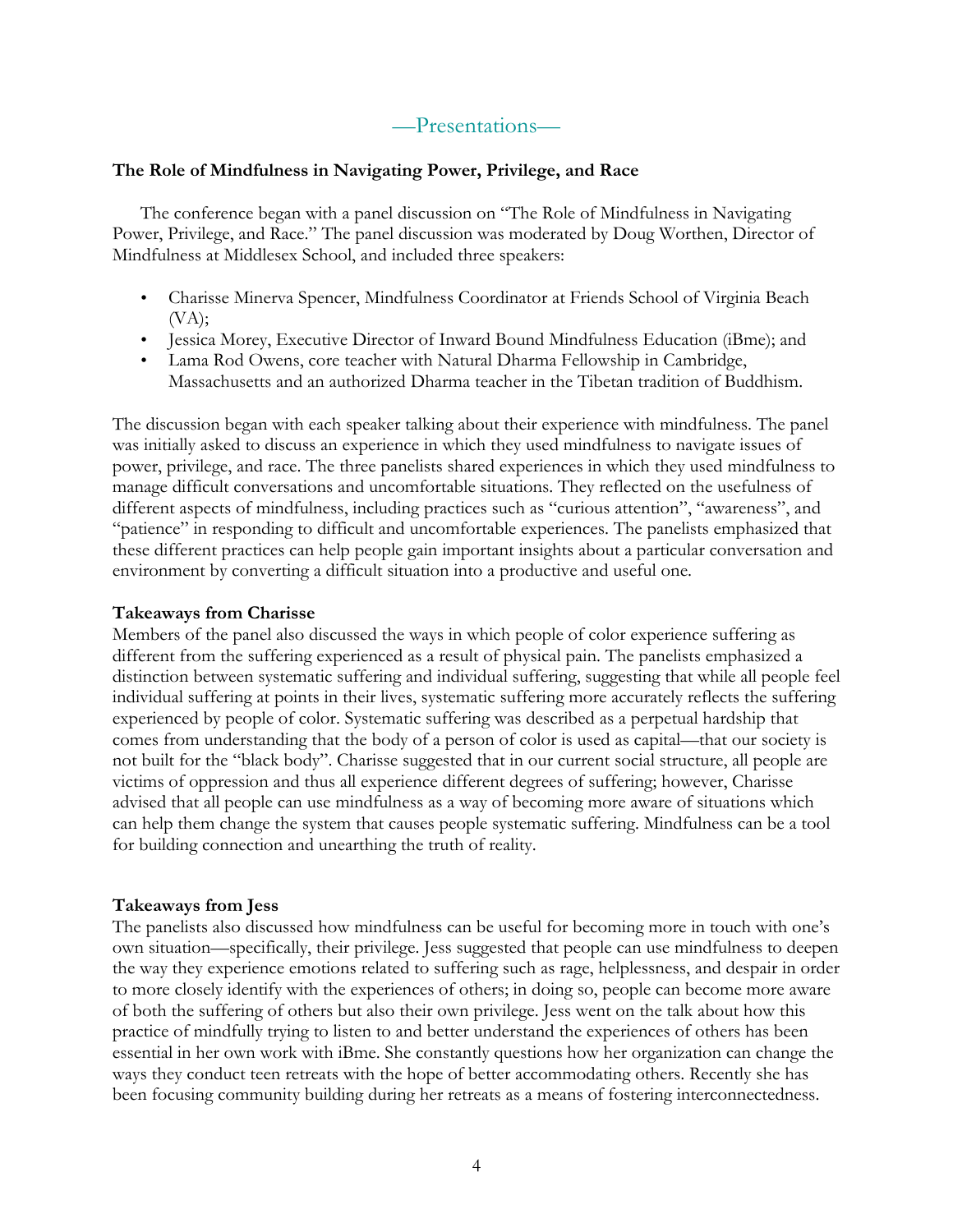### **Takeaways from Rod**

In the final part of the panel discussion, the panelists further explored the ways in which secular mindfulness, if utilized in the wrong way, can be a form of further imposing American values on communities—a form of colonization in Rod's words.. Improperly integrating mindfulness into communities and schools runs the risk of mindfulness being used as a tool to control rather than a practice of liberation. Thus, the panelists emphasized that in order to spread mindfulness as a practice, people must pay attention to the ways we teach and the ways we think we are going to help people; if we focus on creating a community—a joint learning experience—and approach situations from a place of curiosity, of focusing on what a community needs and responding to those needs, then we can bring mindfulness to communities not as a means of colonizing but as a practice of emancipation.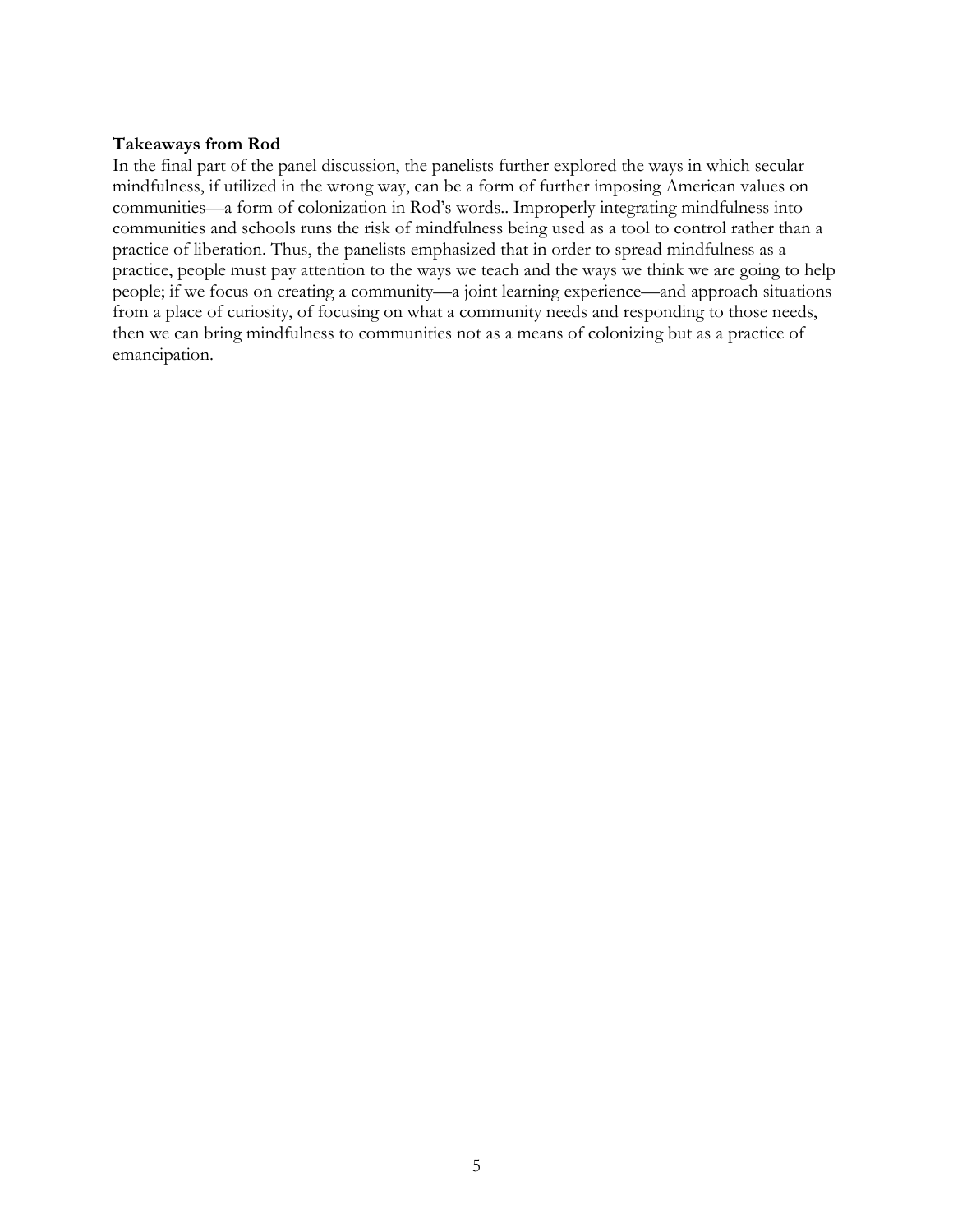# **The Integration of Mindfulness & Community Wellness: Creating a Compassionate School Culture**

*Frankie Engelking*

Frankie Engelking, Director of Student & Community Wellness at the McLean School, presented on the ways that her school has integrated mindfulness into the school culture. Frankie highlighted what she called McLean's "three-prong approach to mindfulness", which includes:

- *Education*: What is mindfulness and how does it work?
- *Training*: How to experience mindfulness.
- *Practice*: Creating a personal and or group practice.

This approach describes McLean's method of integrating mindfulness into their school's curriculum. In addition, the McLean school has integrated some of the tenets of mindfulness—including compassion, gratitude, listening, and communication—to both their English and History curriculums. Additionally, students participate in mindful yoga and mindful breathing exercises.

Frankie focused on demonstrating the ways that mindfulness has become part of the school culture. The school holds mindfulness classes for parents and faculty members and provides students with opportunities to become involved with community service.

For a complete copy of Frankie's presentation, please visit: http://www.mcleanschool.org/MindfulnessWorkshop\_06\_16\_17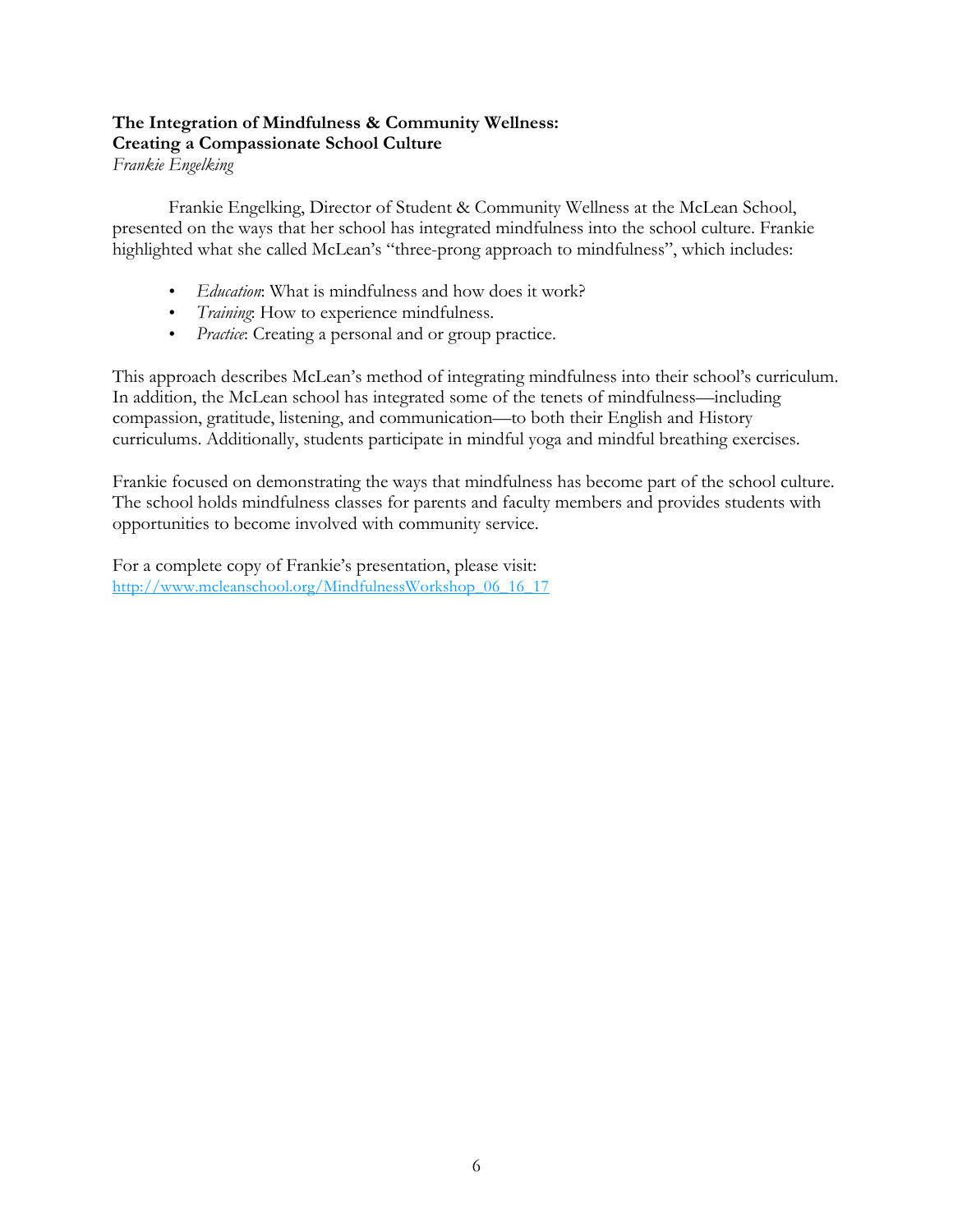### **Creating a K-12 Mindfulness Program**

### *Adam Ortman*

Adam Ortman, Mindfulness Director at St. Andrew's Episcopal School, a K-12 independent school in Austin, TX, presented on the process of building a mindfulness program in his school. The mindfulness program began when some of the faculty members of the school asked Adam's wife (also a teacher at St. Andrews) if she could pull together some resources for bringing mindfulness to the school's chapel. Having gained the support of some of the faculty members at St. Andrew's, Adam proposed a pilot program to the headmaster of the school. In his proposal, Adam asked that the headmaster allow him to teach mindfulness as a volunteer to as many different audiences as possible (students, faculty, parents…) for a few months. Over the course of two months, Adam's pilot program included:

- six mindfulness lessons to the lower and middle school during their chapel time
- a nine-session mindfulness course for the upper school faculty during chapel
- four mindfulness lessons in a freshman English class
- evaluations at the end of the program

In the evaluations, the students and faculty members with whom Adam had worked almost unanimously reported that mindfulness was something they thought would be useful at school. With these results, Adam then approached the headmaster with another proposal:

- integrate a school-wide mindfulness curriculum for students, faculty, and parents
	- in the first year, the school paid Adam 25% of a half-time position and a grant paid Adam 75%
	- second year, the school paid 50% of Adam's <sup>3</sup>/<sub>4</sub>-time position and a grant paid 50%
	- third year, the school paid 75% of Adam's full-time position and a grant paid 25%

With the approval of Adam's proposal by the headmaster, Adam developed the program based on the interest of faculty members and students. Many faculty members approached Adam, including the 6th grade and the 9th grade teaching teams. Thus, Adam offered a nine-session intro to mindfulness course for all 6th graders, 9th graders, and interested faculty. Adam's curriculum for faculty classes was loosely based off MBSR, and "Mindfulness" by Mark Williams. For students, however, drew more heavily on the ".b curriculum", which was developed by the Mindfulness in Schools Project. After half of a year, the 3rd grade teaching team approached Adam to develop a course for the 3rd graders. The program developed organically and Adam would develop courses for all those that expressed interest:

- two visits for 7th and 8th grade advisories to help with test anxiety
- mindfulness test-stress-reduction courses for upper school
- weekly guided drop-in sessions for faculty
- "Holy Work, Holy Rest" course and retreat for high school seniors
- websites with guided practices & resources

Adam then discussed his plans for the next 2 years, which included: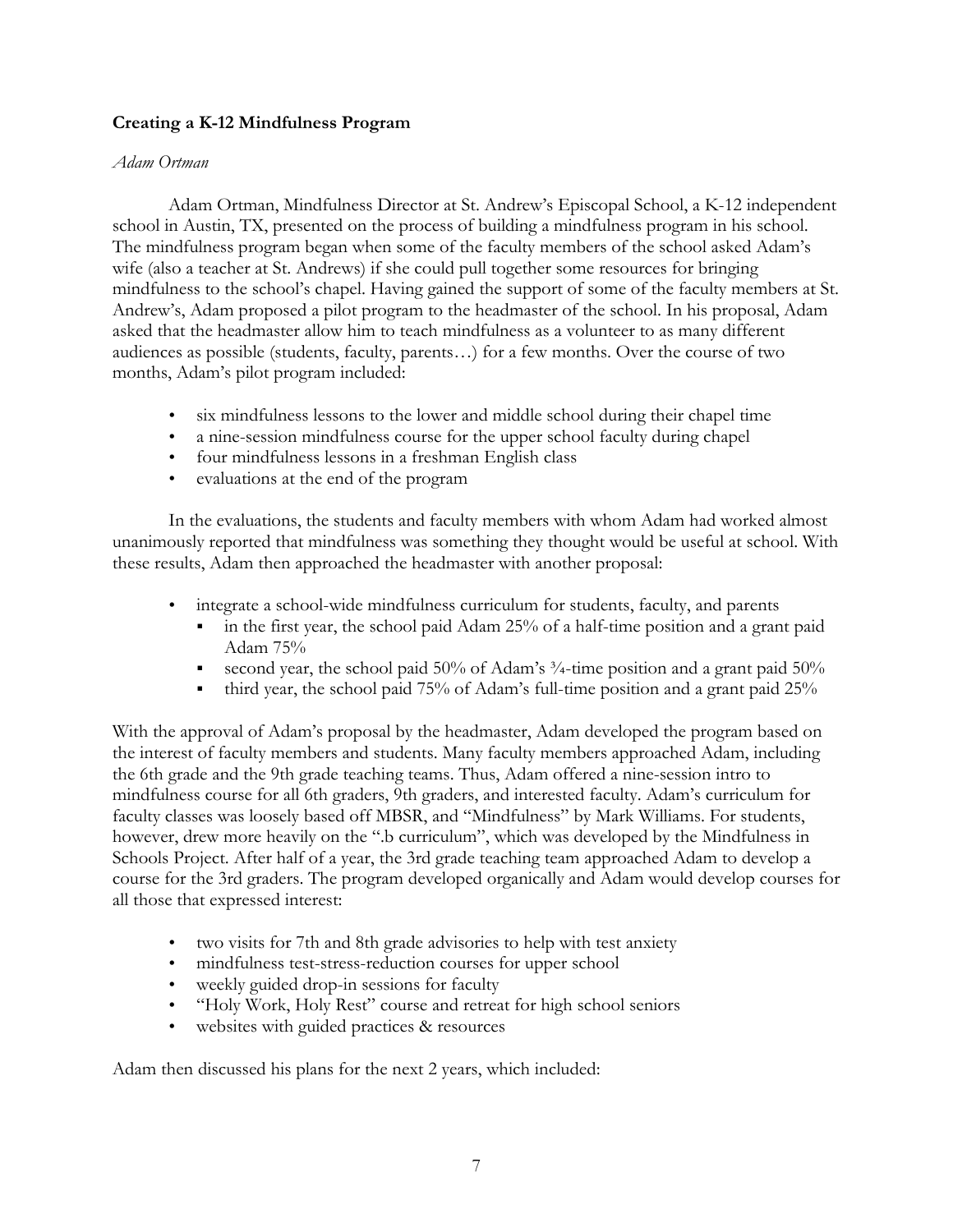- continue to offer courses to 3rd, 6th, and 9th graders
- add intro course for parents
- offer consistent small group opportunities (clubs, drop-in groups for faculty)
- continue to work with support faculty (Diversity Director, Chaplains, counsellors, SEL Director)

At the end of the presentation, Adam highlighted the important takeaways from his presentation. He stressed the usefulness of a pilot program as a means of slowly introducing the school to mindfulness and figuring out what the school needs; he urged that it takes time to develop a successful program; but if we trust in the process and take our time then we will be more successful in introducing a successful mindfulness program that fits the school culture.

Adam has been practicing mindfulness for 10 years and has been on two 10+day retreats per year for the last 8 years; on this point, he highlighted that although he still feels a beginner when it comes to mindfulness practice, he has acquired an extensive tool-kit for various audiences that perhaps has allowed him to bring mindfulness to all different age groups at St. Andrew's.

For a complete copy of Adam's presentation, please visit:

https://www.dropbox.com/s/90dczit4kx524ry/AdamOrtman.Building%20a%20K12%20program. final.pptx?dl=0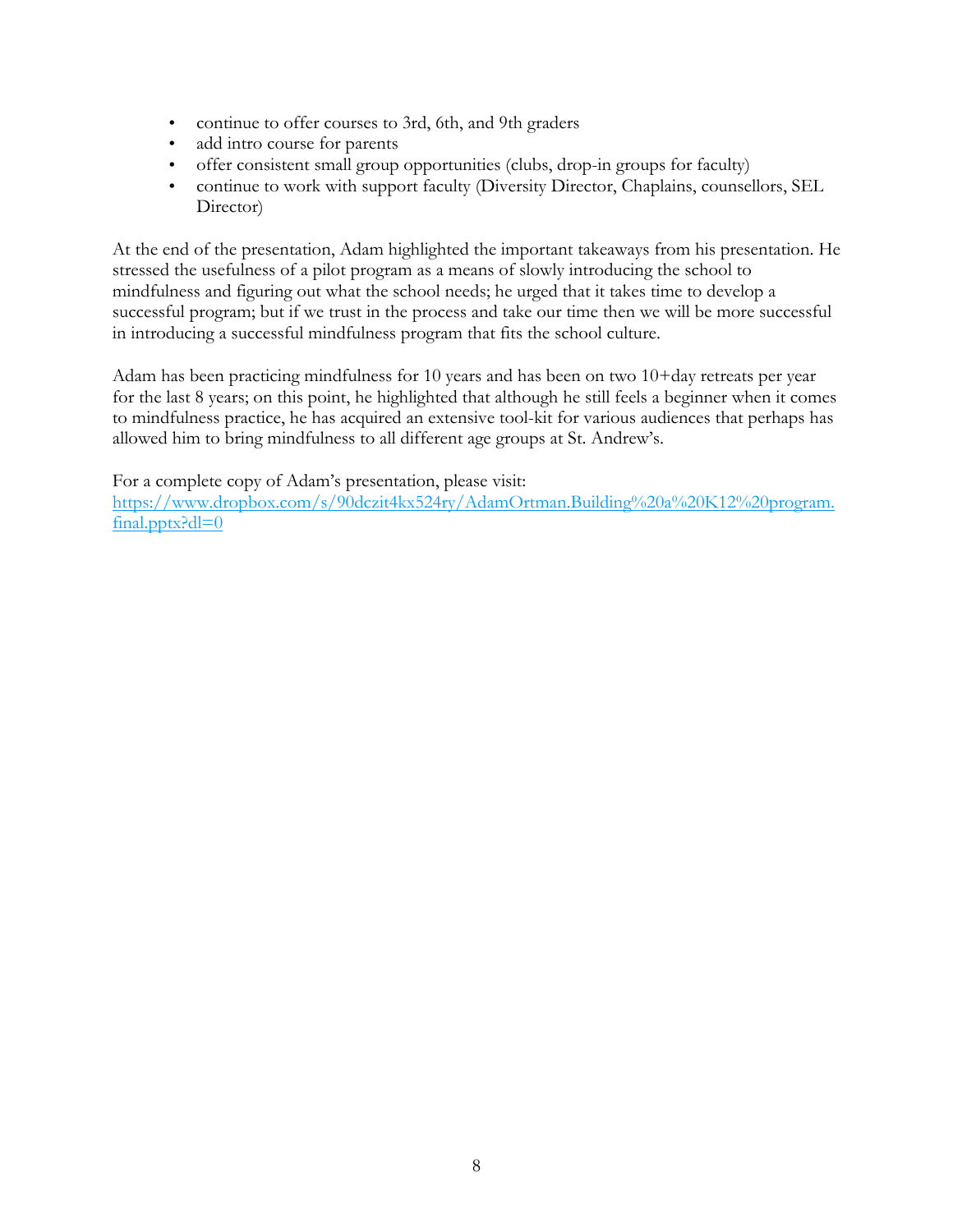### **Teaching Mindfulness as Play whether in an Independent School or Community Program** *Charisse Minerva Spencer*

Charisse Minerva Spencer, Mindfulness Coordinator at Friends School of Virginia Beach, gave a presentation on teaching mindfulness as play. Charisse discussed the many ways in which mindfulness and play are similar suggesting that the two might be support. Charisse shared her experiences teaching mindfulness in the form of games, storytelling, making music, coloring mandalas, "things that connect to our inner child." She often uses instruments such as drums or meditation bells to practice mindful listening and paying attention to the sensations of sound. She also has created games related to movement such as dancing or mirroring a partner's actions as a practice of mindful walking.

Charisse uses play as a method for building community in the different groups she works with whether they be 3rd graders in a school or adults in a community center. She emphasized the ways in which her students have taken the mindful aspects of the games they have been playing and use them in their everyday lives to handle stressful or difficult situations. For Charisse, teaching mindfulness as a form of playing is a natural and effective way to bring mindfulness to communities of all age groups.

For a complete copy of Charisse's presentation, please visit: https://drive.google.com/a/mxschool.edu/file/d/0Bwj-F3OSQmIJVFlUTEx1bEhmcUE/view?usp=drive\_web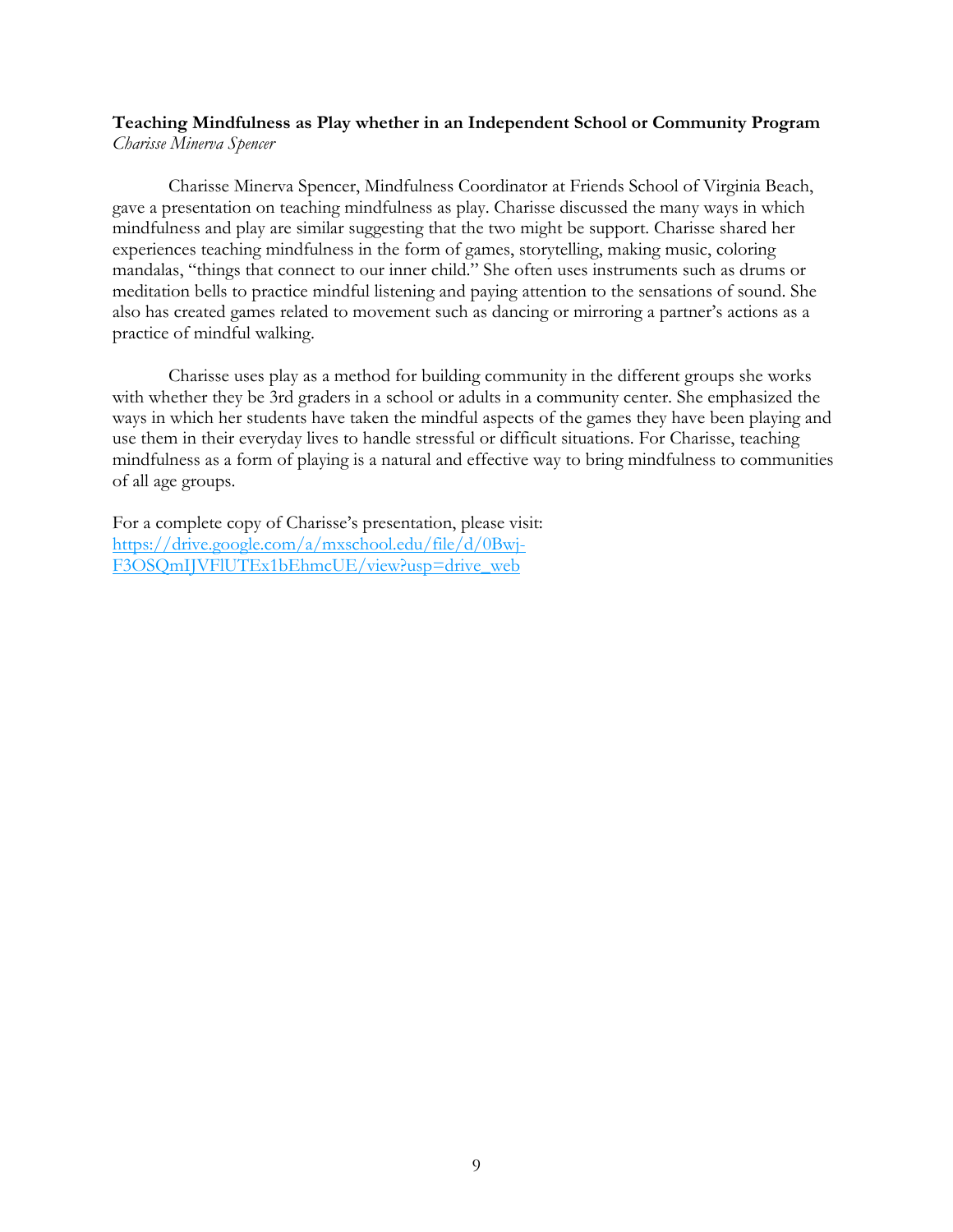### **The Evolution of a JK - 12 Mindfulness Program: From the Classroom to the Community** *Alex Peavey*

Alex Peavey, Upper School Counselor at Collegiate School of Richmond, VA, presented on the development of the mindfulness program at his school. Peavey initially brought mindfulness to Collegiate as the head basketball coach. After a couple of seasons, Alex was approached by the Chair of the Health & Wellness Department and asked to bring the mindful practices he had been doing with the basketball team to all of the upper-school students. The program began as a 2-week intro to mindfulness course taught as part of the Health & Wellness curriculum. This 2-week intro course has become mandatory for all 9th graders and is loosely based on MBSR.

Alex emphasized that part of reason the program has been successful is because it developed organically rather than top down from the administration. Peavey brought mindfulness to those who asked for it; in this way, although the program grew slowly, it grew naturally and made a greater impact on the community over time.

The program has advanced in many ways:

- Summer Online Course for Faculty
- Coaches' Training
- Lower School Mindful Mondays
- Summer Mindfulness Course
- Mindfulness for facilities
- Parent programs that have consistently attracted over 60 parents
- 1-day health and wellness retreat for sophomores, juniors, and seniors that includes a mindfulness component

One recent development that Alex was especially excited about was the beginning of a senior elective on Mindful Leadership. This elective—a graded course—focuses on how students can apply their own mindful practices to their lives outside of school and become compassionate leaders.

For a complete copy of Alex's presentation, please visit: https://drive.google.com/a/mxschool.edu/file/d/0Bwj-F3OSQmIJTEFYcWFDcGNYdVE/view?usp=drive\_web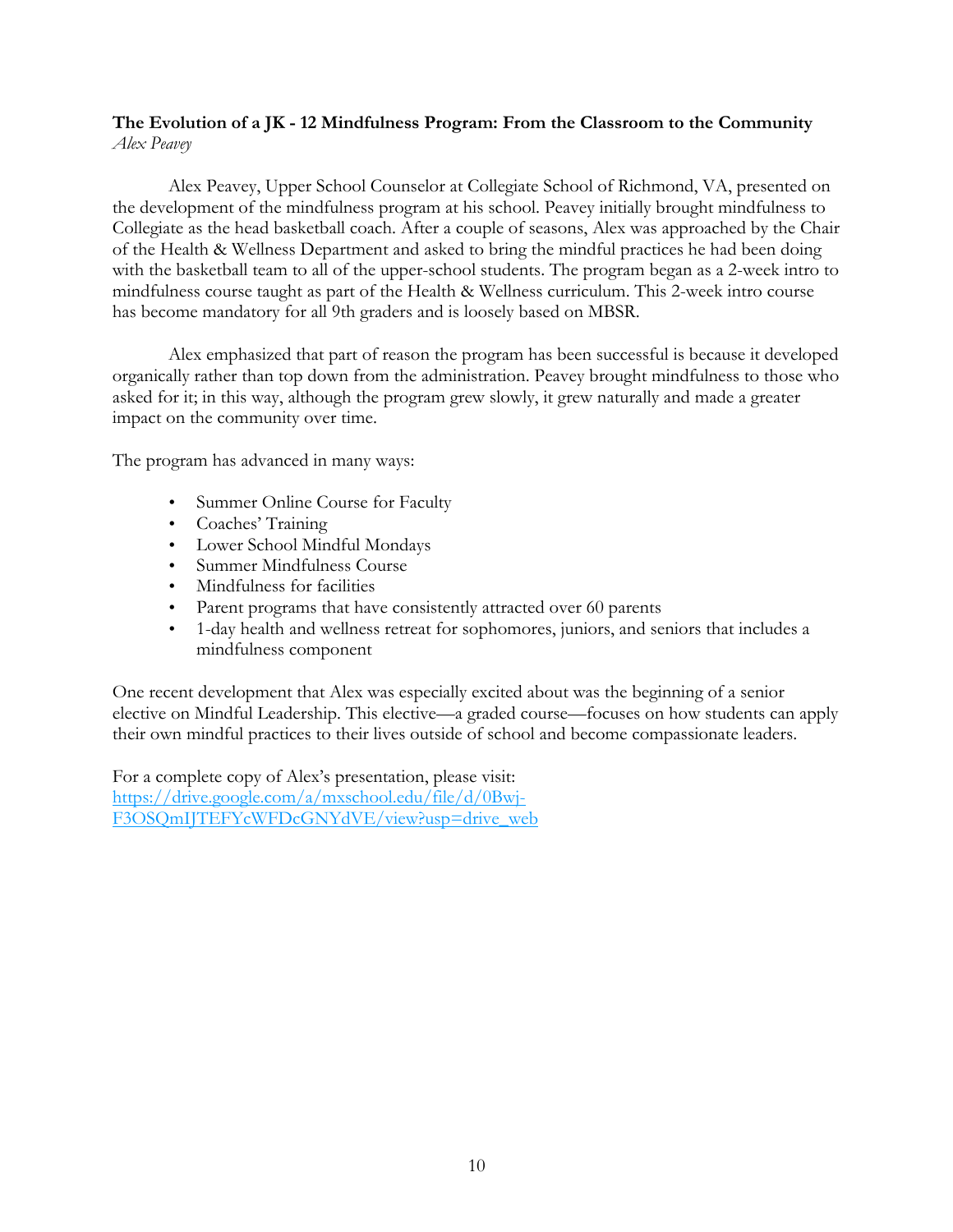#### **Student Q & A**

Panel: Katianna Conde, Jon Luke Tittmann, Cam Parker

Alan Brown, Class Dean and humanities teacher at Grace Church School in Manhattan, moderated a panel discussion of three students (two in college, and one currently attending Middlesex) about their experience with mindfulness. The students discussed their experience with mindfulness and the ways their practices have developed over their lives. Each student shared how they found time in their busy lives to meditate and offered insights into the ways students actually use mindfulness in their daily lives at school. Attributing much of the reason they continue to practice to their mentors, the students highlighted the importance of having mindfulness teachers who have their own dedicated practice.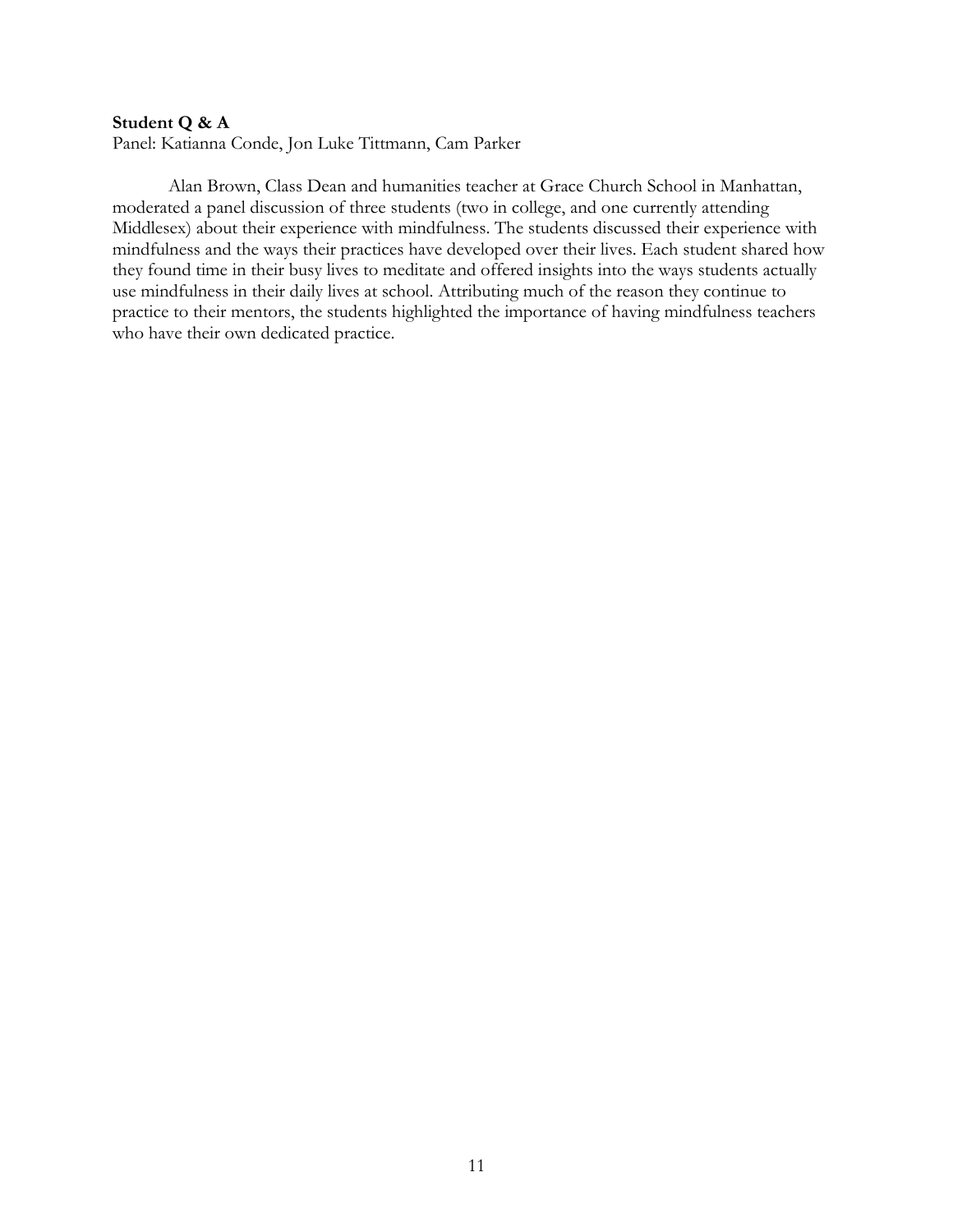### **Update of Mindfulness Programs from Last Year's Presenters**

The presenters from last year's conference spoke about the recent developments of mindfulness programs at their schools.

Doug Worthen, Middlesex School: The Mindfulness Program at Middlesex now includes 3 levels of classes. Level 3 is a more recent development and it is a course in which students who have attended several level 2 courses can learn how to facilitate mindfulness groups and practice guiding meditations themselves. Doug also spoke about spontaneous social noting practice which is a new practice that he has been exploring in his classes. Spontaneous social noting practice is a group noting practice where each participant notes out loud every 1-5 seconds where his or her attention is in their experience (i.e. thinking, emotions, hearing, body sensations, seeing, etc). This practice has proven to be especially helpful for Doug because it gives him insight into his students' practice, is an energizing practice for many, and is a connecting practice for groups. Additionally, each participant's voice supports other participants' awareness; continued practice often leads to insightful group experiences and discussions.

Dan Scheibe, Lawrence Academy: Dan Scheibe discussed the importance of faculty members buying into the mindfulness program. In the past year, many difficult situations arose at Lawrence Academy, but Dan noted that all the faculty members felt they had more resources from their practice to deal with those situations. Dan also noted that the quality of attention for his students in group settings, such as assemblies, seems to have improved. Currently, the administration at Lawrence is focused on cultivating social awareness as part of the school culture.

Alan Brown, Grace Church School: Grace Church School has two separate campuses, a K-8 campus and a 9-12 campus. Alan reported that this division has made it difficult for him to schedule mindfulness classes. Currently, he is working with the administration to resource more faculty to help with the program. Alan also has added a mindfulness elective to the high school curriculum which is focused on improving and advancing the students' practice.

Josh Relin, Deerfield Academy: Josh Relin, Director of Counseling at Deerfield academy, has been working to bring the Koru program, a mindfulness program developed at Duke University, to Deerfield Academy. Josh has made the program required for all students with the hope that all Deerfield students will hold some awareness that there is some benefit to being present. Making the program required has resulted in mixed responses from the students, as Josh expected. Currently, he is rethinking the program in efforts to make it as inviting and voluntary as possible while still reaching all students.

Jonathan Crowley, Northfield Mount Herman: Jonathan Crowley reported that the mindfulness program at Northfiled Mount Herman, after a couple years of gaining momentum, is currently at a standstill. Jonathan is still hopeful that the program is moving forward. Currently, the school has implemented a mindfulness module in the mandatory health class for freshman. In addition, a trustee has donated money to renovate one of the buildings in order to make it into a dedicated space for mindfulness.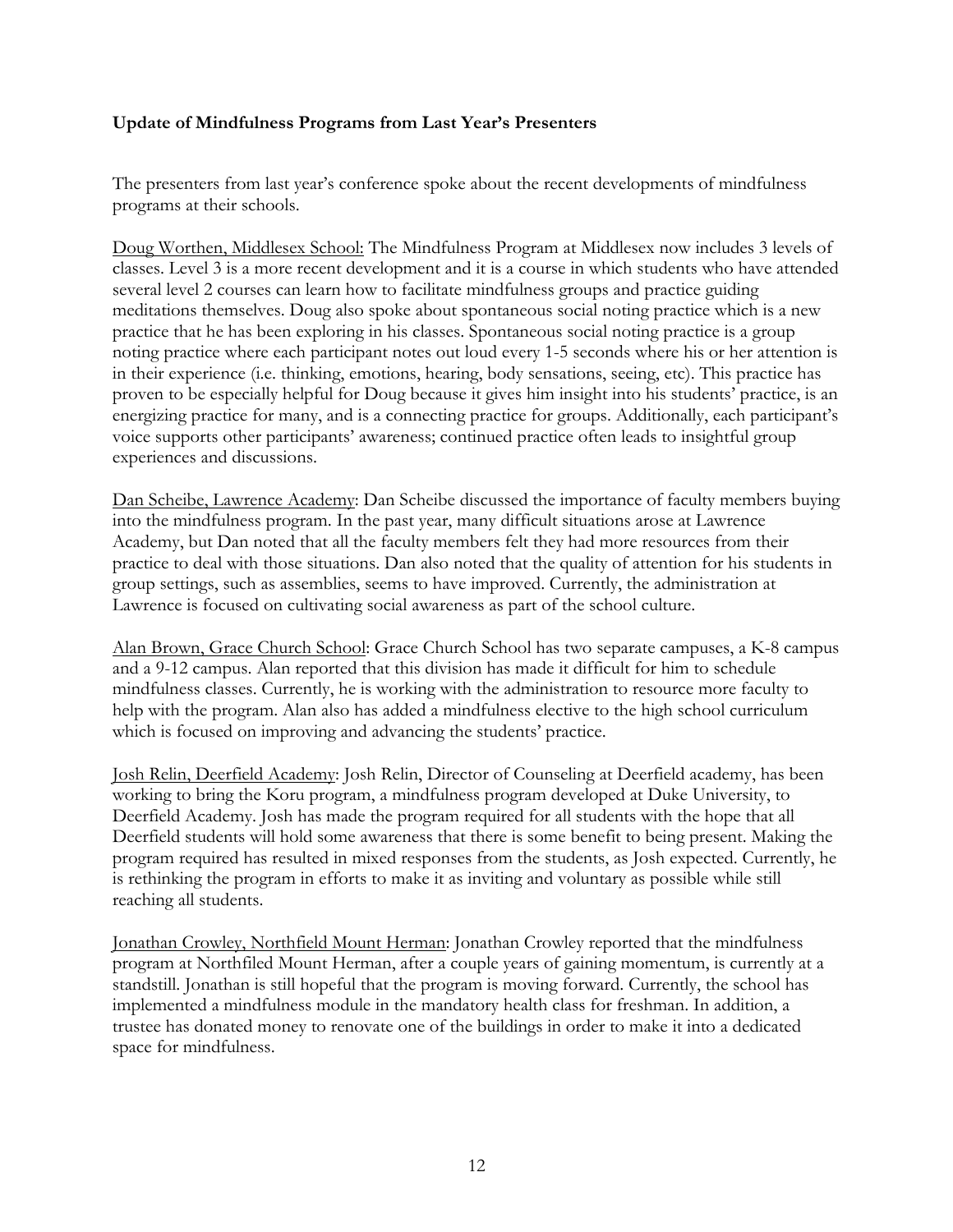For more information about each program from the 2016 conference, please visit: https://www.mxschool.edu/wp-content/uploads/2017/04/nismc\_report\_0-1-1-1-1.pdf

 $\overline{\phantom{a}}$  , and the contract of the contract of the contract of the contract of the contract of the contract of the contract of the contract of the contract of the contract of the contract of the contract of the contrac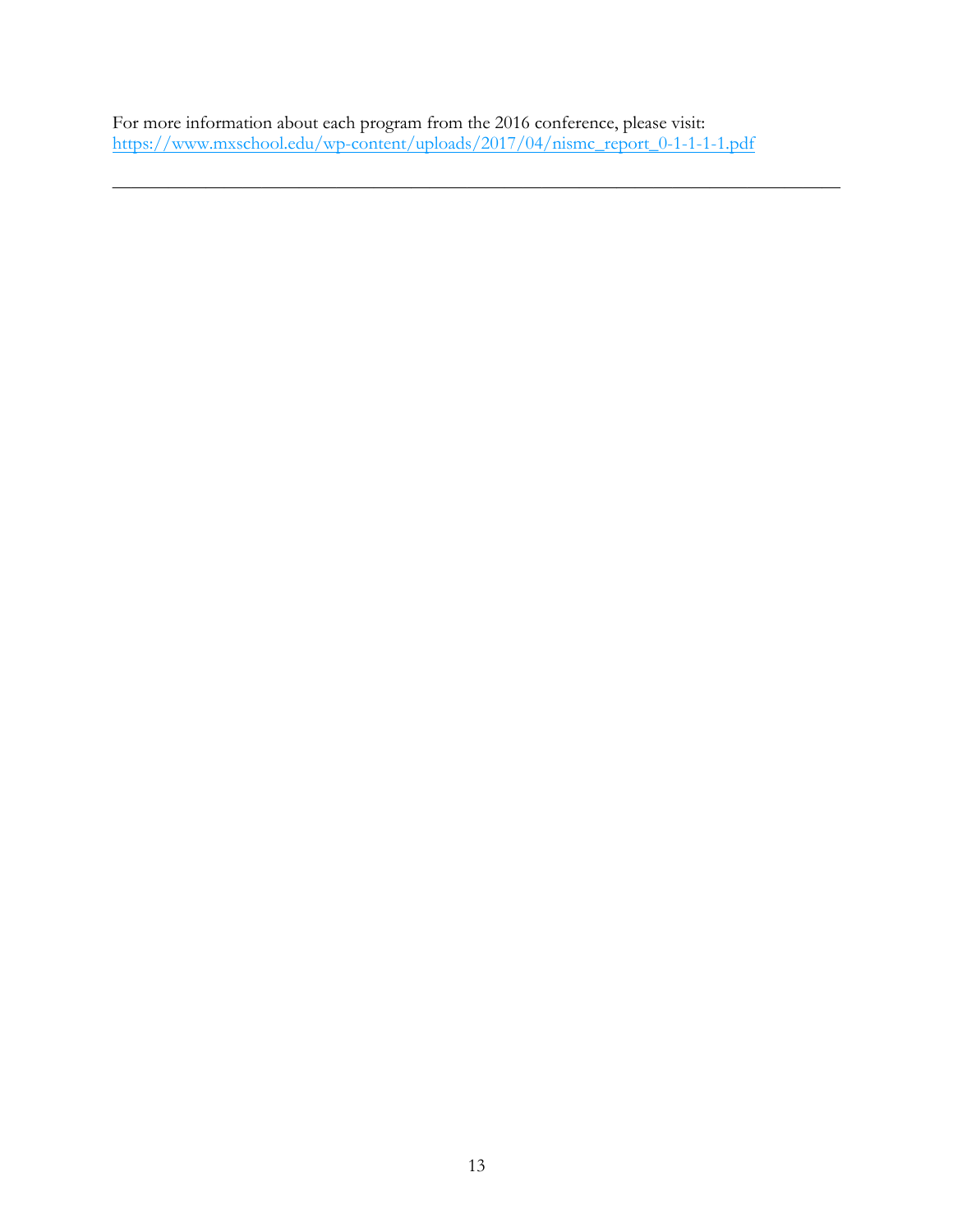# —Breakout Sessions—

The conference then shifted into breakout sessions. Attendees were invited to discuss one of the following topics:

- Mindfulness in Athletics: **Doug Worthen** and **Alex Peavey**
- Aikido, Tai Chi, and other moving meditation practices: Connecting the Dots with Kinesthetic Learners: **Charles Colten**
- Yoga: Yoking mindfulness and movement at the New Hampton School: **Jen Churchill**
- The Koru Curriculum at Deerfield: **Josh Relin**
- Can Mindfulness be Graded? Creating an Academic Course Offering in Mindfulness: **W. Alan Brown**
- Continuing the Conversation on Power, Privilege, and Race: **Jessica Morey**, **Rod Owens**

Follow-up via email with breakout session presenters regarding their topics is encouraged.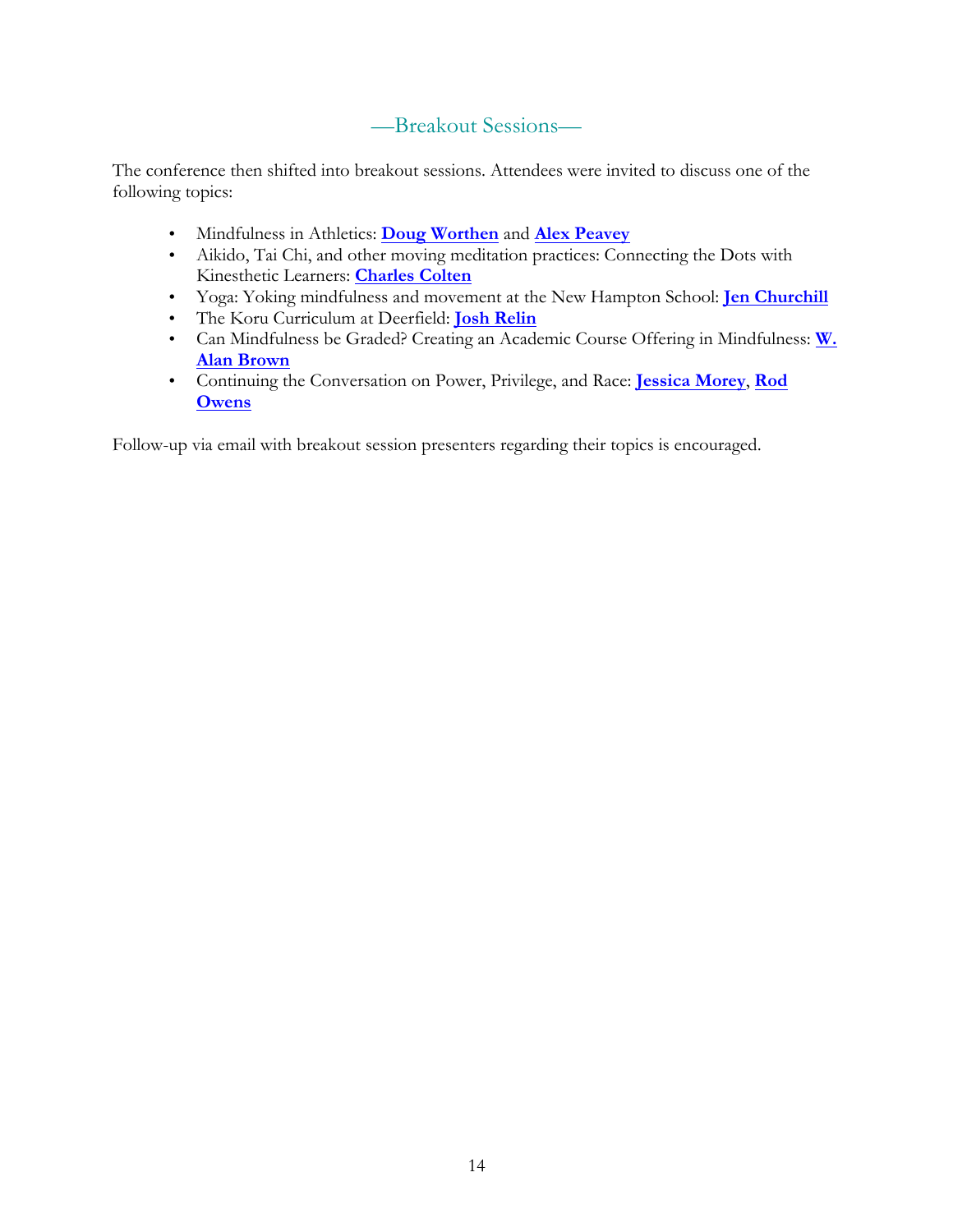## —About the Presenters—



### **ADAM ORTMAN, M.DIV., M.F.A. MINDFULNESS DIRECTOR, ST. ANDREW'S EPISCOPAL SCHOOL (TX)**

Adam Ortman works as the Mindfulness Director at St. Andrew's Episcopal School, a K-12 independent school in Austin, TX. Prior to this, he taught mindfulness to youth and adults at the high school and university levels, as well as in a youth detention facility. Adam holds a Masters of Divinity from Harvard Divinity School, a Masters of Fine Arts from the University of Texas at Austin, and a Bachelor of Arts from Valparaiso University.

Adam has been practicing mindfulness meditation for a decade, including over nine months of intensive retreat. He has trained with the Mindfulness in Schools Project, Mindful Schools, and Inward Bound Mindfulness Education, and is interested in the dialogue between mindfulness, creative practices, and spiritual life.



### **ALEX PEAVEY, M.S., M.ED. UPPER SCHOOL COUNSELOR, COLLEGIATE SCHOOL OF RICHMOND(VA)**

Alex began his mindfulness practice at age 15 when he participated in a wilderness program for teens, and it has been an integral part of his life ever since. Upon arriving at Collegiate in 2004, he brought mindfulness to the boys' varsity basketball team, and, in 2007, this approach evolved into 2 week mindfulness class that every freshman at Collegiate takes as a part of the health & wellness curriculum. In response to student demand, Alex created a semester-long "Mindful Leadership" elective for 12th graders, and he now oversees the development of mindfulness for all JK – 12 students at Collegiate. Concurrently with the student classes, Alex provides mindfulness-based professional development for Collegiate faculty/staff, as well as workshops for the parent community.

Outside of Collegiate, Alex has presented at corporations, festivals, schools, colleges and universities, and at governmental offices including the Federal Reserve. He is an advocate for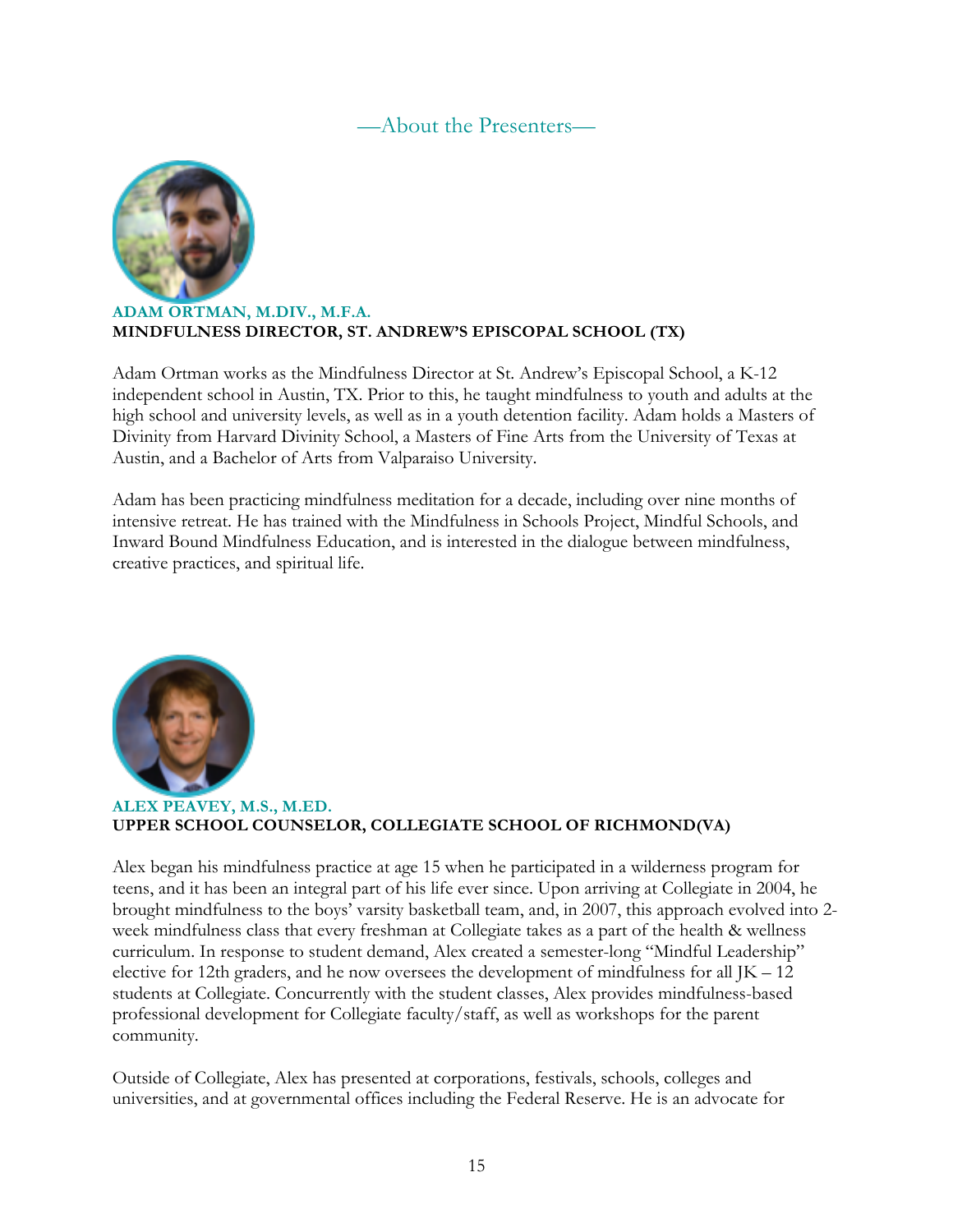bringing mindfulness to teens across Virginia, as he has provided mindfulness to residents of juvenile correctional facilities and monthly mindfulness practices to any interested Richmond area high school students. Recently, Alex founded The Mindful Way, where he serves as a consultant for high school, college, and professional athletes and teams in mindfulness for peak performance and resilience. Alex's professional training includes a 7-day program under the direction of Jon Kabat-Zinn and Saki Santorelli, and certification in Trish Broderick's Learning To Breathe Curriculum for Adolescents. His educational background includes a BA in Psychology from the University of Virginia, and a MS in Sports Leadership and a MEd in Counselor Education from Virginia Commonwealth University.



### **CHARISSE MINERVA SPENCER, M.A. MINDFULNESS COORDINATOR, FRIENDS SCHOOL OF VIRGINIA BEACH (VA)**

Charisse Minerva Spencer brings to the Mindfulness arena a background in Arts, Science, and Youth Development. She earned a B.S. Degree in Medical Technology from the Medical College of Virginia/ VCU. However, her love of the Arts led her to divert her path in order to live her passion for dance and choreography. Later Charisse returned to school to get a Masters in Performance Studies with a concentration in Dance Anthropology from Tisch School of the Arts/New York University. Her eclectic professional experience coupled with more than 30 years of practice in the Soka Gakkai International (SGI) Buddhist organization led to her interest in Mindfulness.

Charisse brings a scientific and artistic approach to the field investigating the existence of contemplative practices, its individual and cultural significance, as well as how these practices can be introduced in ways that are broad-based. She has worked with Mindfulness in Schools Project (MiSP), Inward Bound Mindfulness Education (iBme), is Mindfulness Coordinator at Friends School of Virginia Beach, and has done workshops in schools, festivals, corporate offices, detention & treatment centers.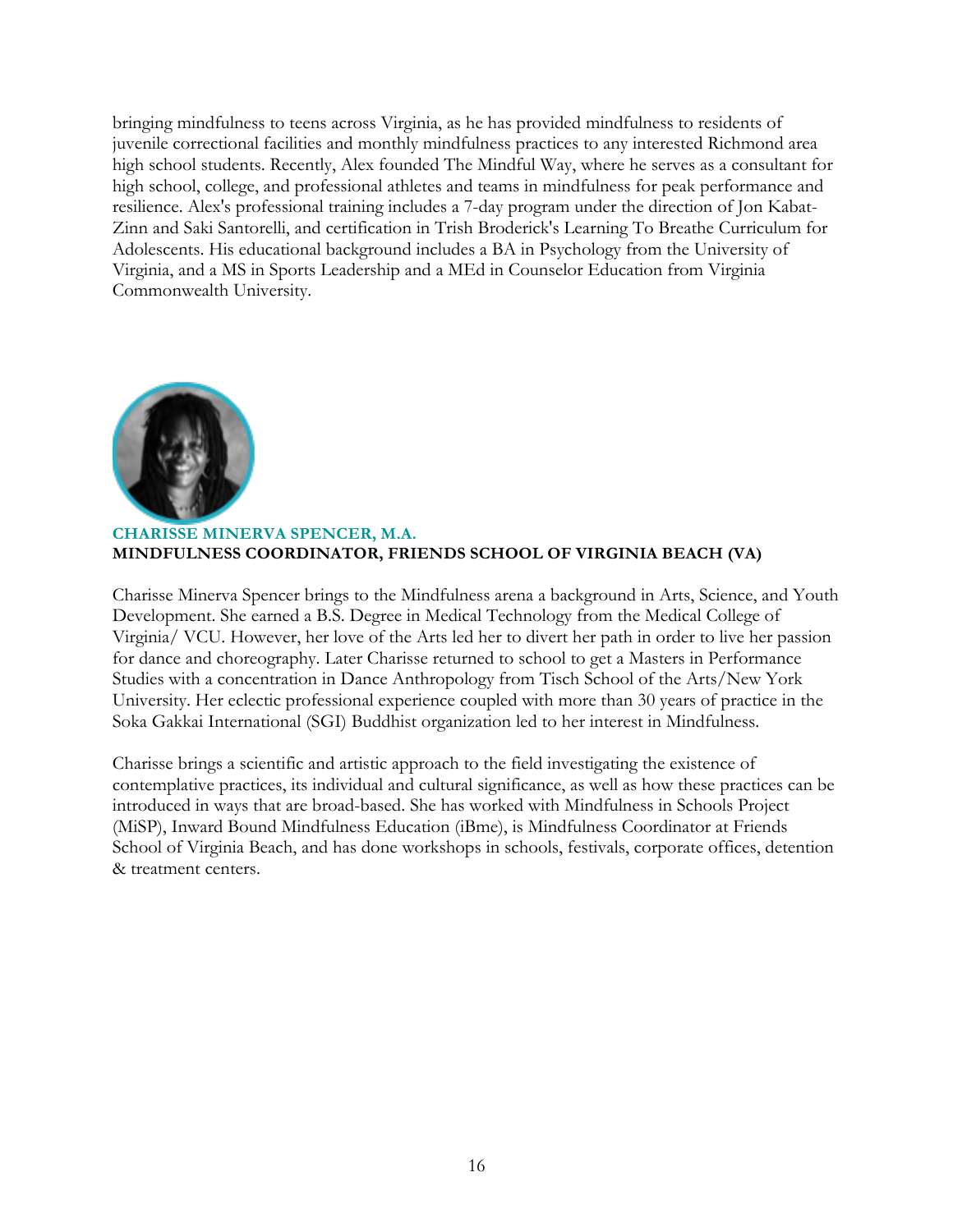

### **DIRECTOR / CHIEF INSTRUCTOR, AIKIDO IN THE SCHOOLS**

### **TEACHING FACULTY, CENTER FOR CREATIVE RESOLUTION AND THE OFFICE OF ADMINISTRATIVE TRIALS AND HEARINGS (NEW YORK CITY)**

For the past 30 years, Charles has practiced, explored, researched, and shared mindfulness-based practices with children and adults in environments as varied as classrooms, athletics fields, board rooms, hospital clinics, trainings for judges and police, youth court, inner city schools, dojos, rural schools, at home and abroad. He is passionate about using the vehicle of the embodied mindfulness practices, such as Aikido, Tai chi, and other Physical Arts to enhance mental focus, emotional intelligence, and communication skills...ultimately creating a more peaceful, just, and harmonious world through developing ourselves as more mindful people in more harmonious interaction with one another and the rest of the natural world.

In his role as Director of Community Wellbeing at Hackley School, he has co-created programs in mindfulness, positive psychology, and integrated nutrition across divisions and departments; serving Kindergarten-12th grade, Faculty, Staff, and Parents. Colten regularly consults, provides professional development, and direct student programming in New York City agencies, health care settings, businesses, and schools; public, private, and international.

Charles has more than 28 years of teaching experience and holds a M.A in Educational/Organizational Leadership from Columbia University's Klingenstein Center. He is a direct student (deshi) to Endo Seishiro Shihan, and has received the rank of 4th degree black belt (Yondan) from Hombu Dojo-World Aikido Headquarters in Tokyo, Japan. Most importantly, Charles is a lifelong student who approaches mindfulness with curiosity; as a never-ending and living research.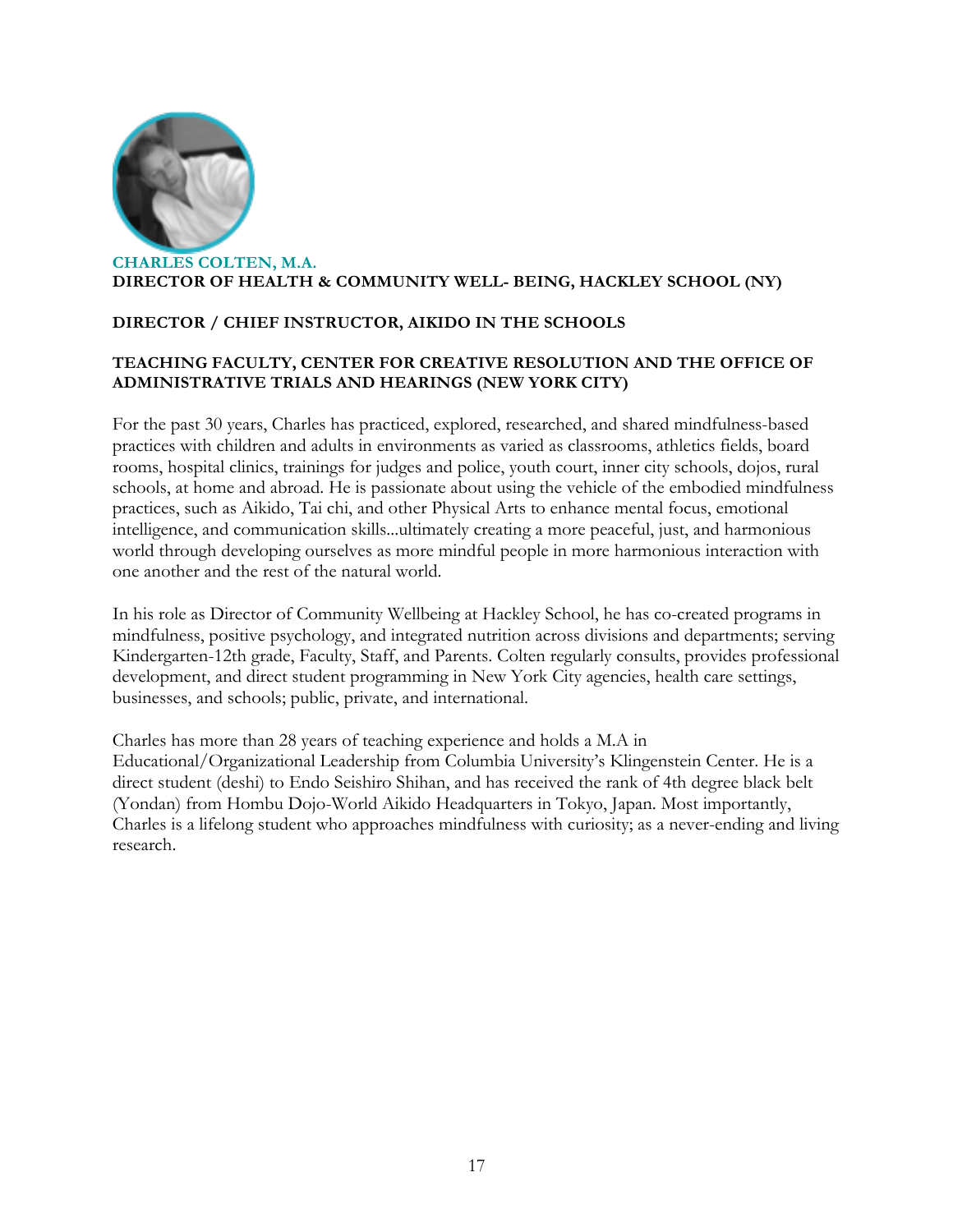

### **DAN SCHEIBE, M.DIV., M.A.L.S. HEAD OF SCHOOL, LAWRENCE ACADEMY (MA)**

Dan became the 45th Head of School at Lawrence Academy (founded in 1793) in 2012. Prior to joining the Lawrence community, Dan was the Assistant Head of School at Middlesex, having worked there for 14 years in a variety of roles, including leading the chapel program, teaching, coaching, and enjoying the usual expressions of life in a residential high school community. During his time at both schools, Dan was intimately involved in the introduction of mindfulness programs. Each came to fruition in very different culturally-sensitive ways that balanced the organic with the systematic. Dan holds a M. Div. from Princeton Theological Seminary, a M.A.L.S. from Wesleyan University, and a B.A. from Yale University.

Dan's wife Annie has deep experience in school communities as well, and they happily live on campus with their sons Tad, Peter, and Hans and their daughter Lilly (now in college). Dan sees mindfulness work as having profound effect from personal levels to professional levels to the broadest levels of educational principle and practice.



**DOUG WORTHEN DIRECTOR OF MINDFULNESS PROGRAMS, MIDDLESEX SCHOOL (MA)** 

Doug is the Director of Mindfulness Programs at the Middlesex School in Concord, Massachusetts. He has been teaching mindfulness and coaching lacrosse at Middlesex since 2010 and holds classes for the students, faculty, staff, and parents. He began practicing mindfulness meditation in 1999 as a member of the UVA national championship lacrosse team and has been a dedicated practitioner ever since. Living through two bouts of lymphoma, which included a bone marrow transplant in 2007, Doug has experienced firsthand the healing power of mindfulness. He has completed many teacher training programs and has attended several 1-3 month-long mindfulness retreats. Read about Doug's classes at Middlesex.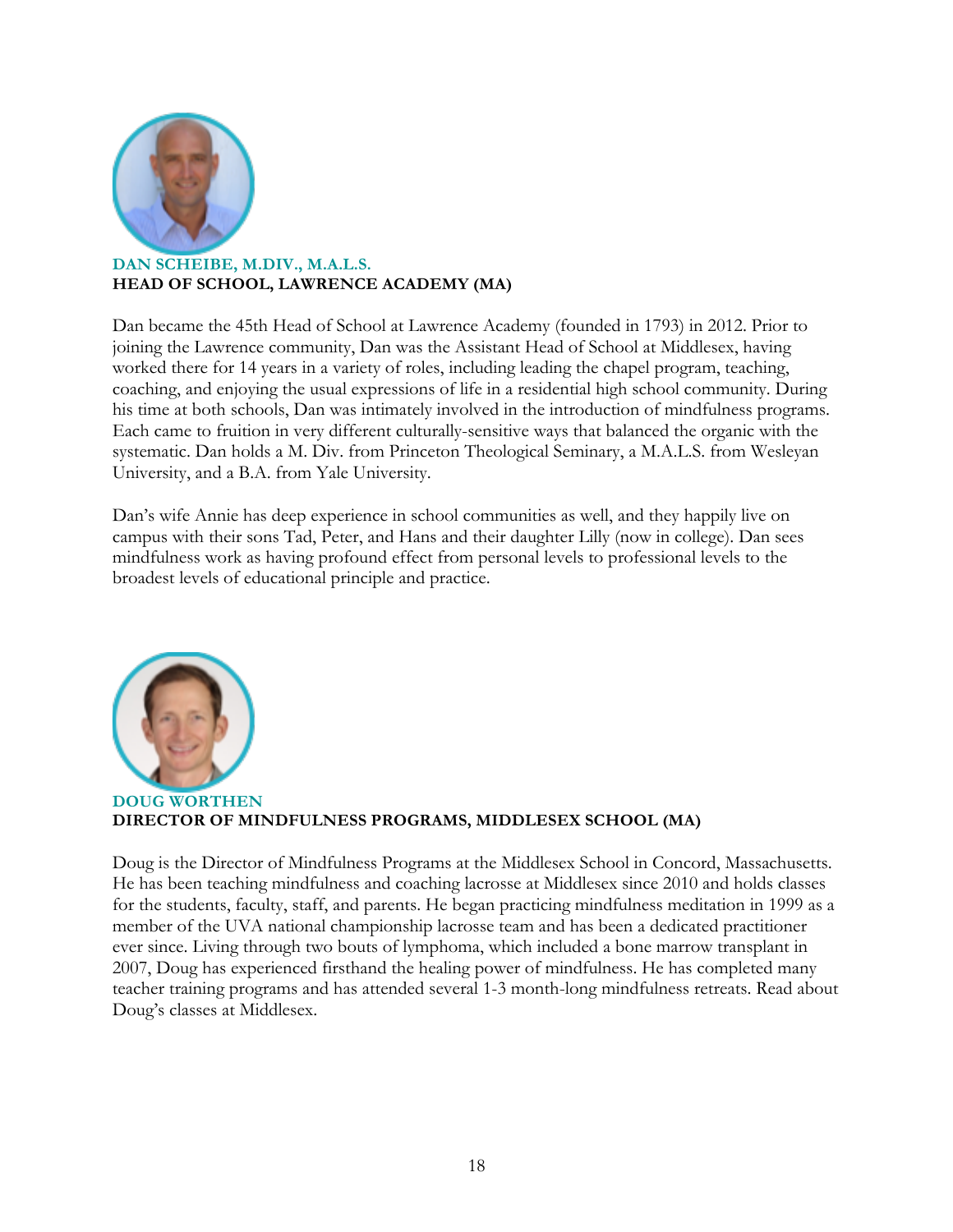

### **FRANKIE ENGELKING M.A. DIRECTOR OF STUDENT & COMMUNITY WELLNESS, MCLEAN SCHOOL (MD)**

Frankie Engelking is the Director of Student and Community Wellness at the McLean School in Potomac, Maryland. She has devoted the past 25 years of her professional career to the promotion of health and wellness education for individuals, communities and professionals.

Her career began as a Patient Educator at the Washington Adventist Hospital in Takoma Park, Md. and continued at the Area Health Education Center in Baltimore, Md. as the Community Health Education Coordinator. After earning her Masters Degree in Education at the Catholic University of America she created her own Health Education consulting company where she worked with over 22 schools in the Washington metropolitan Area, provided substance abuse prevention training to County and State Government Agencies and was a certified trainer for the *Parent to Parent* national substance abuse prevention program.

For nine years she was the host and producer of the live, call in radio program "Perspectives on Health " on WGTS 91.9 FM. She has appeared on the *CBS This Morning Show*, participated in the production of several documentaries on the subject of Teen Behavior and Healthy Choices, and was a presenter at the NAIS national conference in San Francisco.

Her relationship with the McLean School began over 20 years ago. The positions she has held include Health Education Coordinator for grades K-12, Middle School Dean of Students, Interim Head of the Middle School and currently she is the **Director of Student and Community Wellness**. She has instituted McLean's nationally recognized Mindfulness Education program and works with students, faculty and parents to develop programs that promote the health and wellbeing of every member of the McLean community.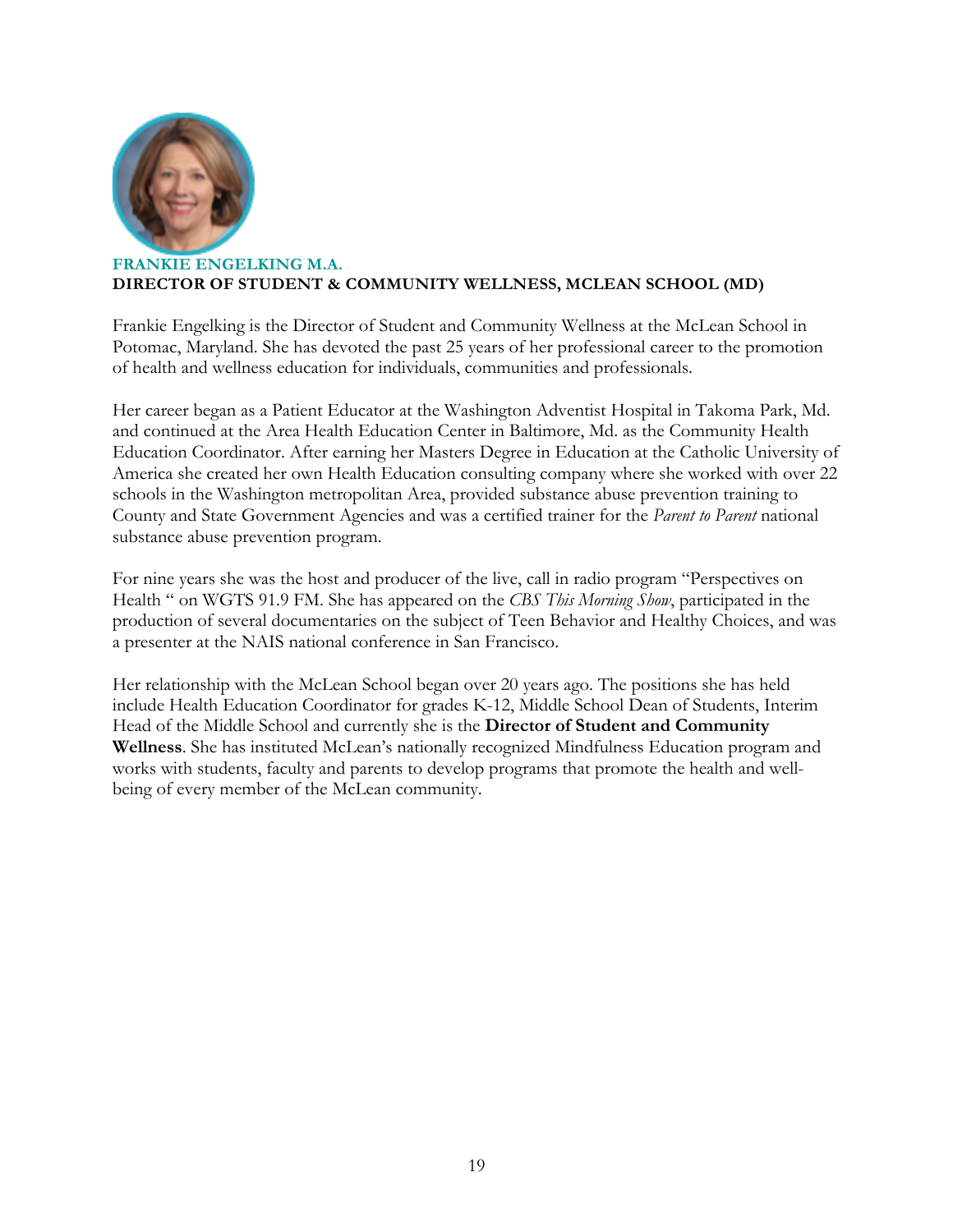

### **JEN CHURCHILL, RYT YOGA AND MINDFULNESS EDUCATOR, NEW HAMPTON SCHOOL (NH)**

Jen has been teaching yoga and mindfulness at New Hampton School in New Hampton, NH since 2010. She is a Registered Yoga Instructor and Certified ChildLight Yoga Instructor. Currently, she is enrolled in the MBSR Certification Program at UMass Medical School's Center for Mindfulness, Oasis Institute. She discovered yoga as an anxious and awkward teenager and is passionate about it's power of transformation during this important life stage.

With the students at New Hampton School, Jen has discovered many ways to weave mindfulness and yoga into the independent school curriculum such as, offering workshops in mindful stress reduction, leading co-curricular yoga, and offering specialized classes for athletic teams. Jen also teaches yoga for faculty and staff at New Hampton School where she sees how mindful practices can benefit the entire community. Blending various styles of yoga and meditation, she is driven to meet the unique challenges of making mindfulness accessible to the diverse population found within an independent school. When she's not teaching, she can be found exploring with her husband and 4 little ones, enjoying various domestic arts, competing in sprint triathlons, and breathing as much fresh air as possible.



### **JESSICA MOREY, M.A. EXECUTIVE DIRECTOR, INWARD BOUND MINDFULNESS EDUCATION ("***IBME***")**

Jessica Morey MA is the Executive Director of Inward Bound Mindfulness Education (iBme), a nonprofit organization that offers mindfulness meditation retreats for teens, young adults and parents and professionals who work with teens. Jessica began practicing meditation at age 14 on teen retreats offered by the Insight Meditation Society (IMS) and has been practicing mindfulness ever since. She is a founding board member and lead teacher for iBme teen retreats and is currently part of the IMS Teacher Training.

Through her work with iBme over the past 10 years, Jessica has taught hundreds of teens on retreat, in addition to leading high school presentations, ongoing and online classes for teens and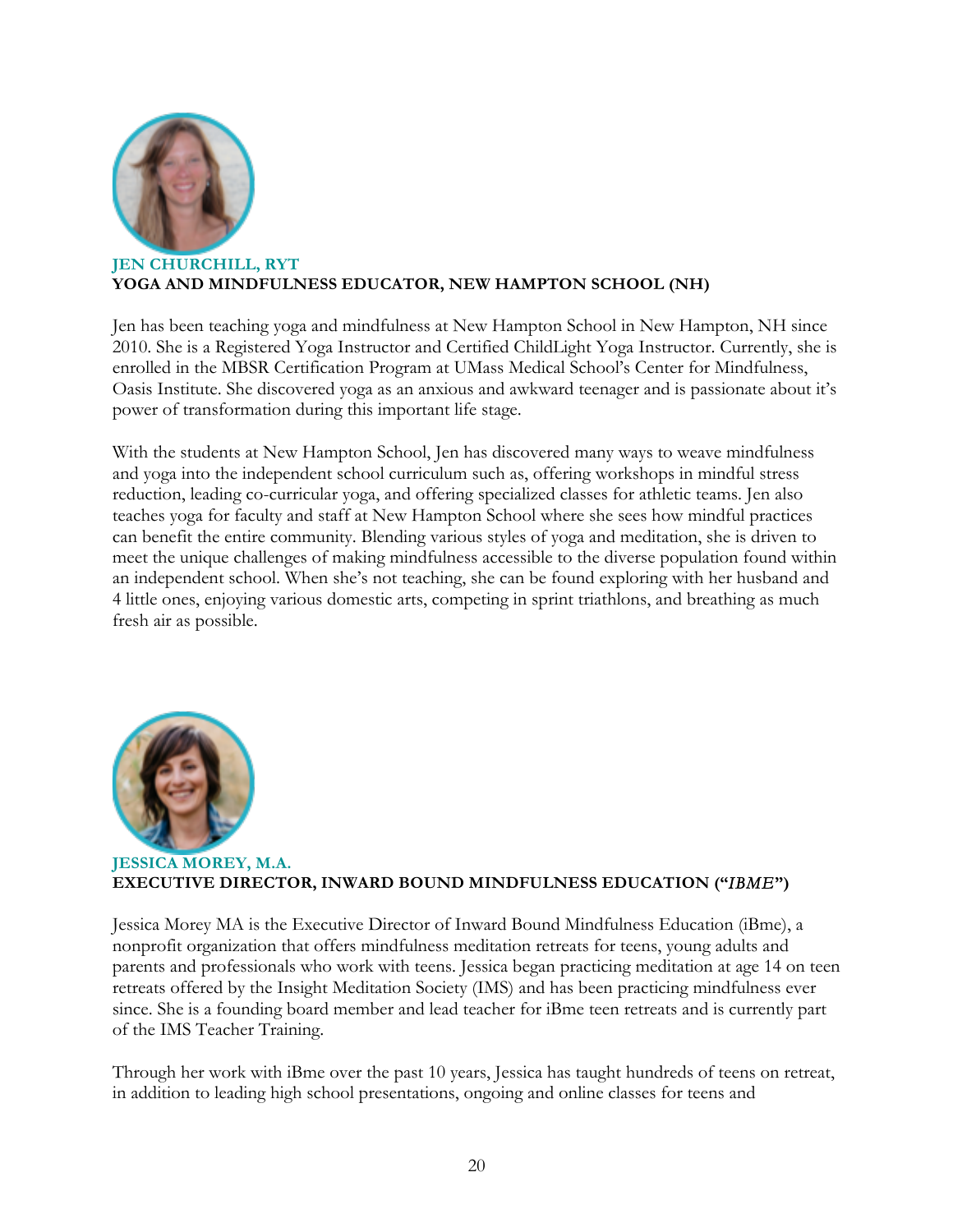presentations and trainings for teachers and parents across the country. Jessica and the work of iBme were recently featured on the December 2016 cover of Mindful Magazine and in December 2016 Jessica was interviewed on Dan Harris' podcast 10% Happier about her lifelong meditation practice and work with teens.

Before joining iBme, Jessica worked in clean energy and climate policy and finance. She holds a BA in Environmental Engineering from Dartmouth College, and Masters degrees in Sustainable Development and International Affairs.



### **JONATHAN CROWLEY, M.B.A. ASSOCIATE DIRECTOR OF CAPITAL GIVING, NORTHFIELD MOUNT HERMON SCHOOL (MA)**

Jonathan began practicing insight and vipassana meditation 30 years ago. He first studied at the Insight Meditation Society, then with S. N. Goenka and was appointed an assistant teacher at the Vipassana Meditation Center in Shelburne MA in 2002. He has taught and served courses for children and teens; managed courses for executives; helped established a course retreat center in Dharamsala, India; organized and served 10-day meditation courses at three US correctional facilities.

Jonathan's service work was featured in the film The Dhamma Brothers, an award-winning documentary about introducing a 10-day vipassana course at Alabama's highest level maximumsecurity state prison. His graduate thesis was on the topic of Sustainability Leadership and Vipassana Meditation. Jonathan has been assisting an initiative to bring mindfulness training to faculty staff and students at NMH since 2013.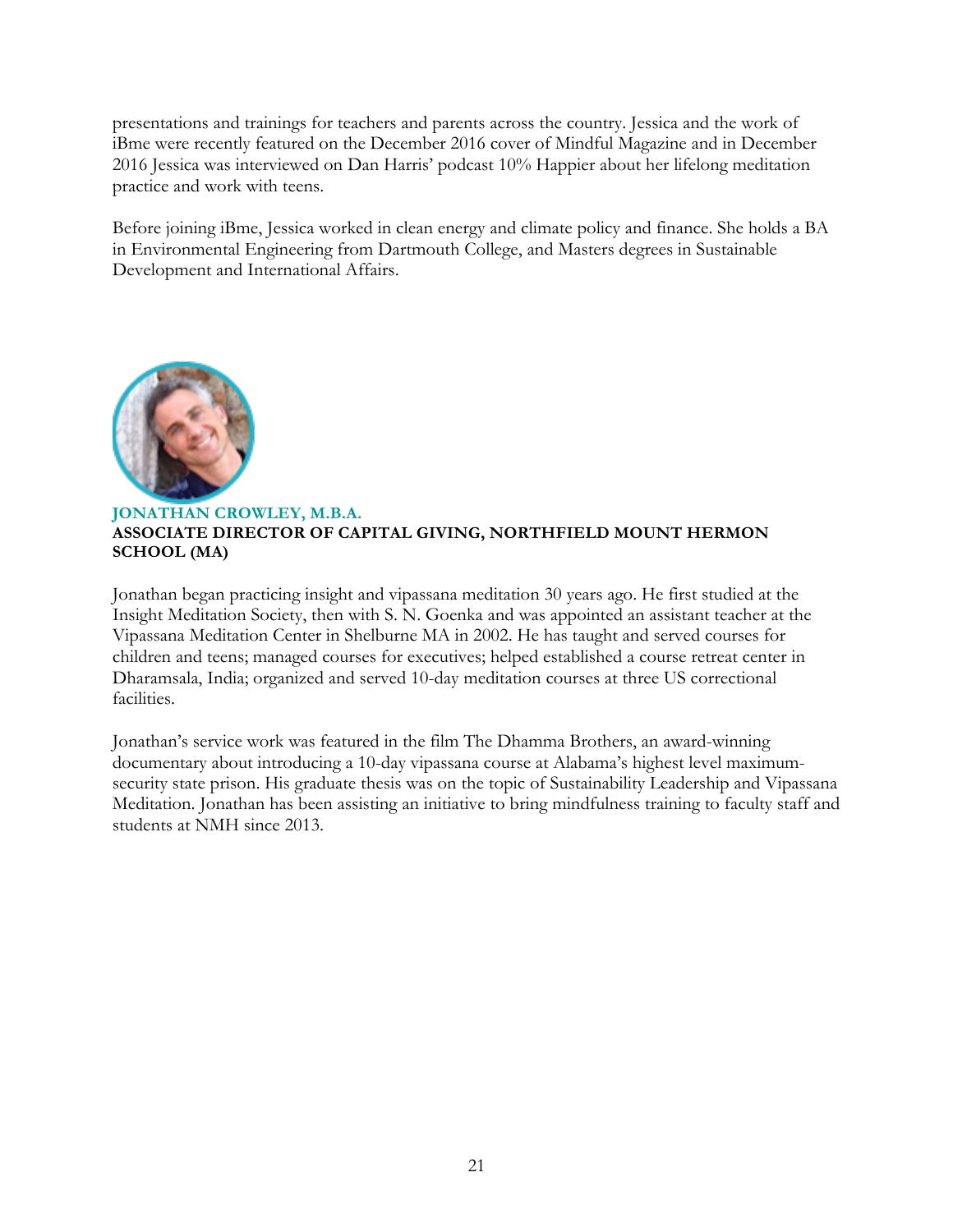

### **JOSH RELIN, PSY.D. DIRECTOR OF COUNSELING AND PSYCHOLOGICAL SERVICES, DEERFIELD ACADEMY (MA)**

Josh began serving as Director of Counseling at Deerfield Academy in the fall of 2015. Before that, he worked as a clinical psychologist at the University of Massachusetts Amherst Center for Counseling and Psychological Health for 9 years, where, in addition to providing counseling and treatment to the student and faculty community, he specialized in serving veteran needs, teaching mindfulness in individual and group settings, and promoting healthy masculinity across campus.

Josh's interest in mindfulness is grounded in his personal history with insight meditation as well as his training in clinical modalities such as Acceptance and Commitment Therapy, Mindfulness Based Stress Reduction, and Koru, which utilize mindfulness as a means for promoting psychological flexibility and wellbeing. In his first two years at Deerfield Academy, Josh has utilized the Koru model to teach mindfulness techniques to the student body, both through voluntary extra-curricular courses as well as within the mandatory Health Issues curriculum that all sophomores take part in.



Rod Owens is an activist, organizer, poet, and authorized Dharma teacher in the Tibetan tradition of Buddhism. He is a core teacher with Natural Dharma Fellowship in Cambridge, Massachusetts, and a third-year master of divinity student at Harvard Divinity School where he studies the intersection of Buddhism and social change.

Known for his authentic teaching style of self-inquiry and humor, he has appeared in the Buddhist publications Lion's Roar, Buddhadharma, and Tricycle and has been recognized as one of the emerging leaders of the next generation of Dharma teachers. He is also a co-author of Radical Dharma: Taking Race, Love, and Liberation published by North Atlantic Books which explores race and oppression within American Buddhist communities.